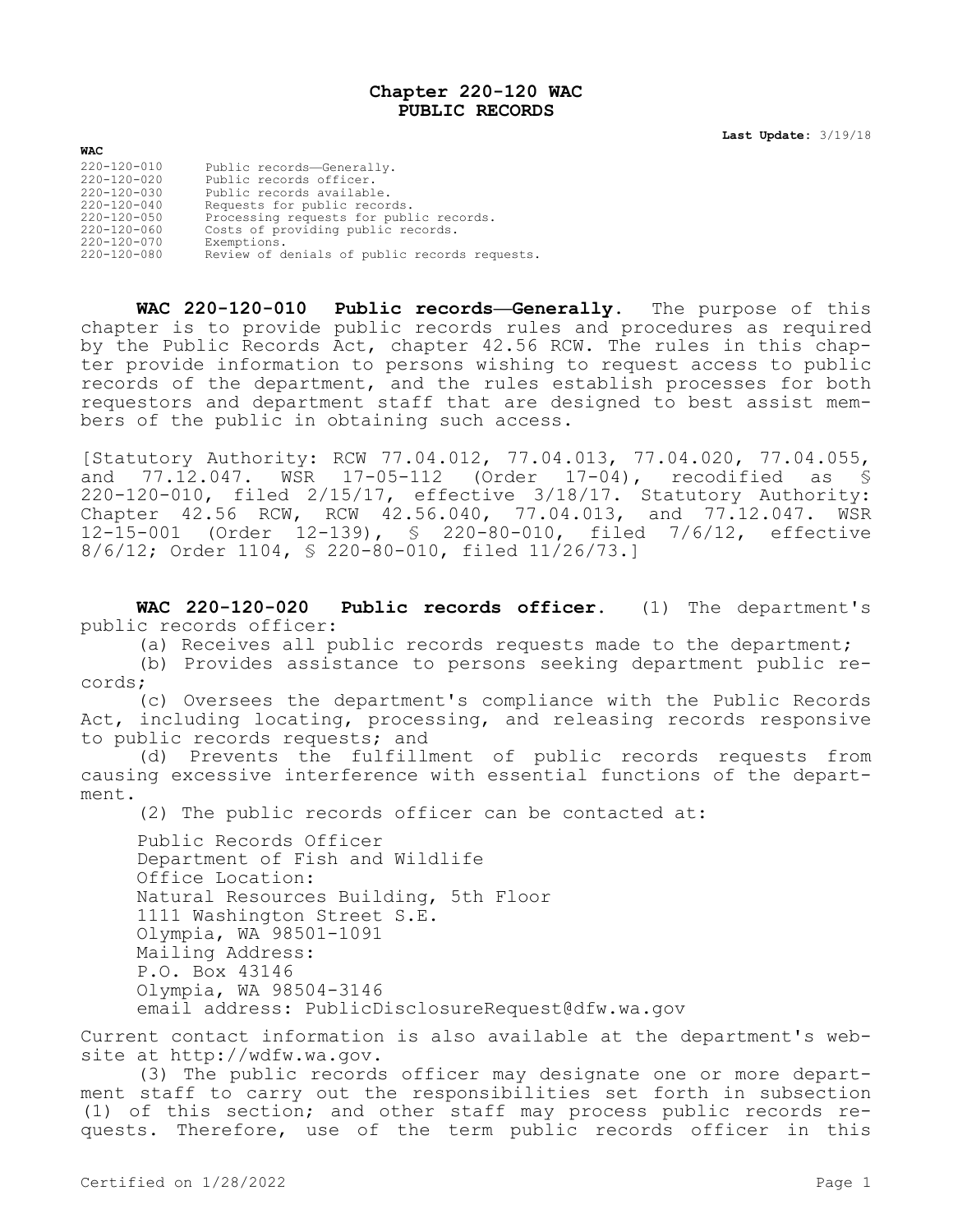chapter may include the public records officer's designee(s) and/or any other staff assisting in processing public records requests, where indicated by context.

[Statutory Authority: RCW 77.04.090 and 77.04.130. WSR 18-07-080, § 220-120-020, filed 3/19/18, effective 4/19/18. Statutory Authority: RCW 77.04.012, 77.04.013, 77.04.020, 77.04.055, and 77.12.047. WSR 17-05-112 (Order 17-04), recodified as § 220-120-020, filed 2/15/17, effective 3/18/17. Statutory Authority: Chapter 42.56 RCW, RCW 42.56.040, 77.04.013, and 77.12.047. WSR 12-15-001 (Order 12-139), § 220-80-040, filed 7/6/12, effective 8/6/12; Order 77-14, § 220-80-040, filed 4/15/77; Order 1104, § 220-80-040, filed 11/26/73.]

**WAC 220-120-030 Public records available.** (1) Some records may be available on the department's website at http://wdfw.wa.gov. Requestors are encouraged to search for and view records on the department's website in lieu of or prior to making a public records request.

(2) Public records are available for inspection and copying from 9:00 a.m. to noon and from 1:00 p.m. to 4:30 p.m., Monday through Friday, excluding legal holidays. Based on other demands on the agency and/or the nature of the requested records, the public records officer may limit the hours during which particular public records are available for inspection and copying.

(3) Records must be inspected at the offices of the department and may not be removed from department offices. The majority of public records are located at the department's central office, although some may be located in other locations, including the regional offices.

(4) Requestors should contact the public records officer to determine the location and availability of records.

[Statutory Authority: RCW 77.04.012, 77.04.013, 77.04.020, 77.04.055, and 77.12.047. WSR 17-05-112 (Order 17-04), recodified as § 220-120-030, filed 2/15/17, effective 3/18/17. Statutory Authority: Chapter 42.56 RCW, RCW 42.56.040, 77.04.013, and 77.12.047. WSR 12-15-001 (Order 12-139), § 220-80-050, filed 7/6/12, effective 8/6/12; Order 1104, § 220-80-050, filed 11/26/73.]

**WAC 220-120-040 Requests for public records.** (1) Any person wishing to inspect or copy public records of the department must make the request in writing on the department's request form, or by letter or email to the office or email address set forth in WAC 220-120-020(2). The written request must be addressed and sent to the public records officer and include the following information:

(a) Name of the requestor;

(b) Address of the requestor;

(c) Other contact information, including telephone number and email address, if the requestor has one;

(d) Identification of the public records sought, in a form or description that is adequate for the public records officer to identify and locate the records; and

(e) The date and time of day of the request.

(2) If the requestor wishes to have copies of the records made, whether hard copy or electronic, instead of inspecting them, he or she must so indicate in the request.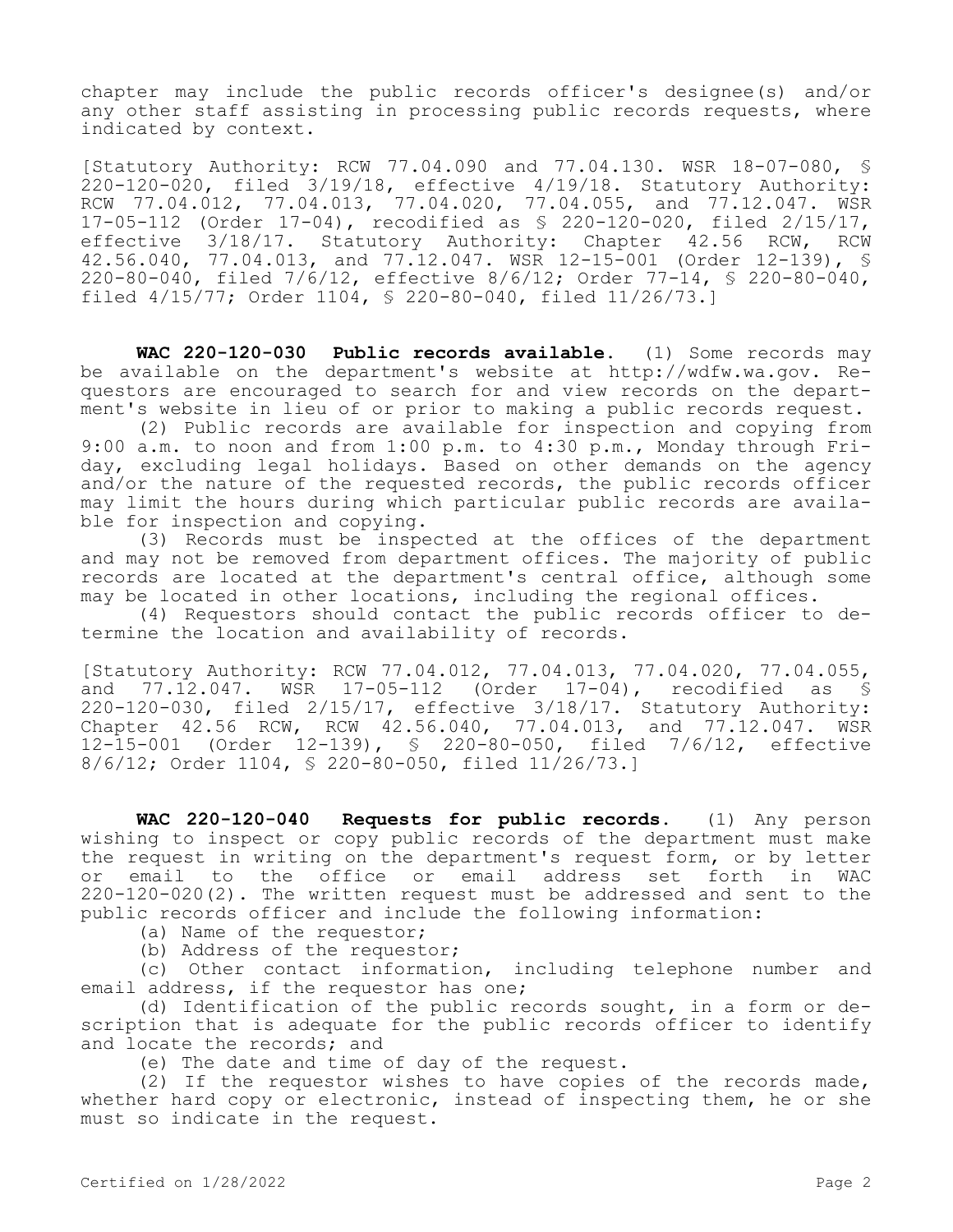(3) A public records request form is available to requestors at the office of the public records officer and at the department's website at http://wdfw.wa.gov.

(4) The records retention schedule established by the division of state archives of the office of the secretary of state serves as an index for the identification and location of the department records including those described in RCW 42.56.070(5). The records retention schedule can be found at either the department's website or the secretary of state's website.

[Statutory Authority: RCW 77.04.090 and 77.04.130. WSR 18-07-080, § 220-120-040, filed 3/19/18, effective 4/19/18. Statutory Authority: RCW 77.04.012, 77.04.013, 77.04.020, 77.04.055, and 77.12.047. WSR 17-05-112 (Order 17-04), recodified as § 220-120-040, filed 2/15/17, effective 3/18/17. Statutory Authority: Chapter 42.56 RCW, RCW 42.56.040, 77.04.013, and 77.12.047. WSR 12-15-001 (Order 12-139), § 220-80-060, filed 7/6/12, effective 8/6/12; Order 1104, § 220-80-060, filed 11/26/73.]

**WAC 220-120-050 Processing requests for public records.** (1) **Order of processing public records requests.** The public records officer will process requests in the order allowing the greatest number of requests to be processed in the most efficient manner.

(2) **Acknowledging receipt of request.** Within five business days of receipt of the request, the public records officer will do one or more of the following:

(a) Provide the records or provide a web link to the records;

(b) Send the copies to the requestor if copies are requested and payment of a deposit for the copies, if any, is made or terms of payment are agreed upon;

(c) Acknowledge that the department has received the request, ask for clarification if the request is unclear, and provide a reasonable estimate of time required to respond to the request; or

(d) Deny the request.

(3) **If no response is received.** If the public records officer does not respond in writing within five business days of receipt of the request for disclosure, the requestor should contact the public records officer to ensure that the department received the request.

(4) **Protecting the rights of others.** In the event that the requested public records contain information that may affect rights of others and may, therefore, be exempt from disclosure, the public records officer may, prior to providing the records, give notice to such others whose rights may be affected by the disclosure. Such notice should be given so as to make it possible for those other persons to seek a court order to prevent or limit the disclosure. The notice to the affected persons may include a copy of the request.

(5) **Records exemption from disclosure.** Some records are exempt from disclosure, in whole or in part, as provided in chapter 42.56 RCW and in other statutes. If the department believes that a record is exempt from disclosure and should be withheld, the public records officer will state the specific exemption and provide a brief explanation of why the records or a portion of the record is being withheld. If only a portion of a record is exempt from disclosure, but the remainder is not exempt, the public records officer will redact the exempt portions, provide the nonexempt portions, and indicate to the requestor why portions of the record are being redacted.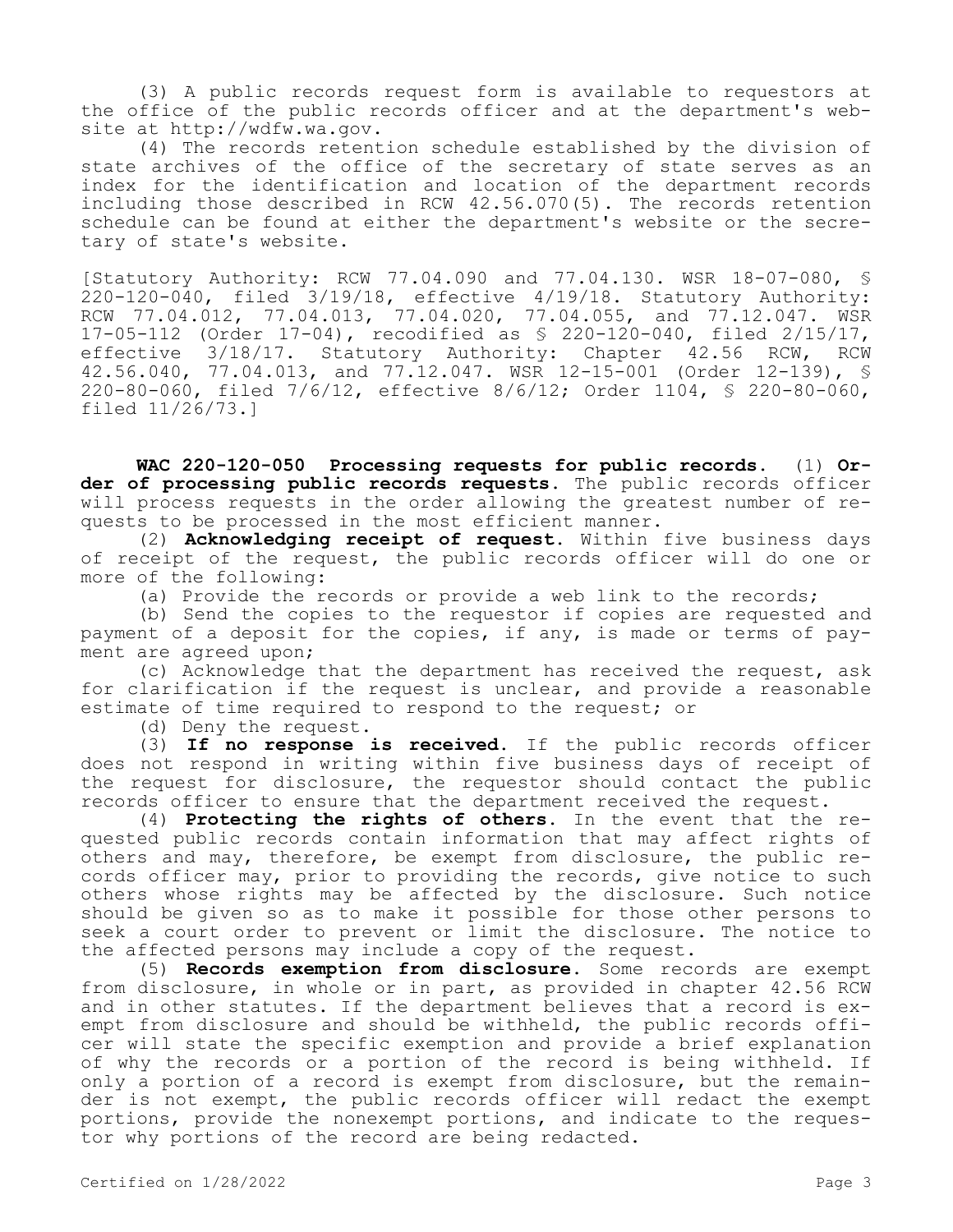## (6) **Inspections of records.**

(a) Consistent with other demands, the department will promptly provide space to inspect public records it has assembled in response to a properly submitted public records request. No member of the public may remove a document from the viewing area or disassemble or alter any document. If, after inspecting a record or records, the requestor wishes to receive a copy of a particular record or records, he or she should so indicate to the public records officer. Copies will be provided pursuant to subsection (7) of this section.

(b) The requestor must inspect the assembled records within fourteen days of the department's notification to him or her that the records are available for inspection or copying. The department will notify the requestor in writing of this requirement and inform the requestor that he or she should contact the department to make arrangements to inspect the records. If the requestor fails to inspect the records within the fourteen-day period or make other arrangements, the department may close the request and refile the assembled records. If the requestor subsequently files the same or a substantially similar request, that subsequent request will be considered a new request and will be processed in the order allowing the greatest number of requests to be processed in the most efficient manner.

## (7) **Providing copies of records.**

(a) Upon request, the department will provide copies of requested records. Copies may be provided in either hard copy or electronic for-<br>mat, as requested. The cost for copies is set forth in WAC mat, as requested. The cost for copies is set forth in WAC 220-120-060. If a requestor wishes to obtain a copy of a particular record or records after inspecting records, he or she should so indicate to the public records officer, who will make the requested copies or arrange for copying.

(b) Copies may be mailed or emailed to the requestor, or made available for pickup at the department's offices. If the copies are available for pickup at the department's offices, the requestor must pay for the copies within fourteen days of the department's notification to him or her that the copies are available for pickup. The department will notify the requestor in writing of this requirement and inform the requestor that he or she should contact the department to make arrangements to pay for and pick up the copies. If the requestor fails to pay for or pick up the copies within the fourteen-day period, or fails to make other arrangements, the department may close the request. If the requestor subsequently files the same or a substantially similar request, that subsequent request will be considered a new request and will be processed in the order allowing the greatest number of requests to be processed in the most efficient manner.

(8) **Electronic records.** The process for requesting electronic public records is the same as for requesting paper public records. When a person requests records in an electronic format, the public records officer will provide the nonexempt records, or portions of such records that are reasonably locatable, in an electronic format that is used by the agency and is generally commercially available, or in a format that is reasonably translatable from the format in which the agency keeps the record.

(9) **Providing records in installments.** When the request is for a large number of records, the public records officer may make the records available for inspection, or provide copies of the records in installments if he or she reasonably determines it would be practical to provide the records in that manner.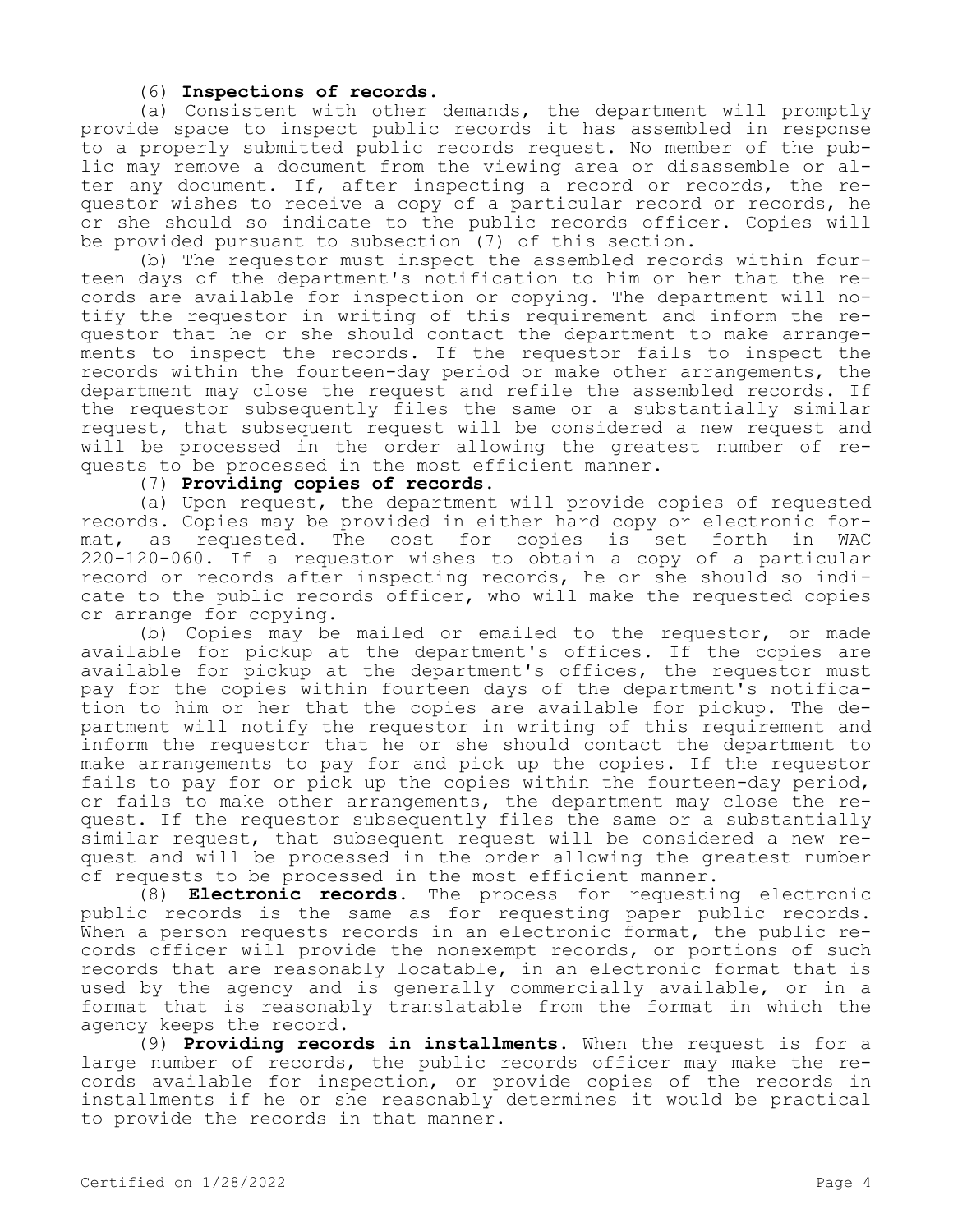(10) **Closing a withdrawn or abandoned request.** If the requestor either withdraws the request or fails to fulfill his or her obligations to inspect the records or pay the deposit or final payment for the requested copies, then the public records officer may close the request.

(11) **Completion of inspection.** When the inspection of the requested records is complete and all requested copies are provided, the public records officer will indicate that the department has completed a diligent search for the requested records and has made any located, nonexempt records available for inspection. Thereafter, the public records officer may close the request.

(12) **Later discovered documents.** If, after the department informs the requestor that it has provided all available records, the public records officer becomes aware of additional responsive documents within one year that existed at the time of the request, the public records officer will promptly inform the requestor of the additional documents and make them available for inspection or provide copies on an expedited basis.

(13) **Failure to clarify or claim records.** The department may ask the requestor to clarify what information that the requestor is seeking. If a requestor fails to respond to a request for clarification within a fourteen-day period, the public records officer may close the request. If a requestor fails to claim records that have been produced within a fourteen-day period, the public records officer may close the request.

[Statutory Authority: RCW 77.04.090 and 77.04.130. WSR 18-07-080, § 220-120-050, filed 3/19/18, effective 4/19/18. Statutory Authority: RCW 77.04.012, 77.04.013, 77.04.020, 77.04.055, and 77.12.047. WSR 17-05-112 (Order 17-04), amended and recodified as § 220-120-050, filed 2/15/17, effective 3/18/17. Statutory Authority: Chapter 42.56 RCW, RCW 42.56.040, 77.04.013, and 77.12.047. WSR 12-15-001 (Order 12-139), § 220-80-080, filed 7/6/12, effective 8/6/12; Order 1104, § 220-80-080, filed 11/26/73.]

**WAC 220-120-060 Costs of providing public records.** (1) There is no fee for inspecting public records.

(2) Pursuant to RCW 42.56.120(2), the department finds that it is unduly burdensome to calculate the actual costs that it charges for providing copies of public records for the following reasons: (a) Funds were not allocated for performing a study to calculate such actual costs and the department lacks the necessary funds to perform a study and calculations; staff resources are insufficient to perform a study and to calculate such actual costs; (b) a study would interfere with and disrupt other essential department functions. The department may charge fees for production of copies of public records consistent with the fee schedule established in RCW 42.56.120 and as published in the department's fee schedule available on the department website at http://wdfw.wa.gov.

(3) Before copying requested public records, the public records officer or designee may require a deposit of up to ten percent of the estimated costs of copying all of the records. The public records officer or designee may also require payment of the remainder or an installment of the copying costs before providing all of the records.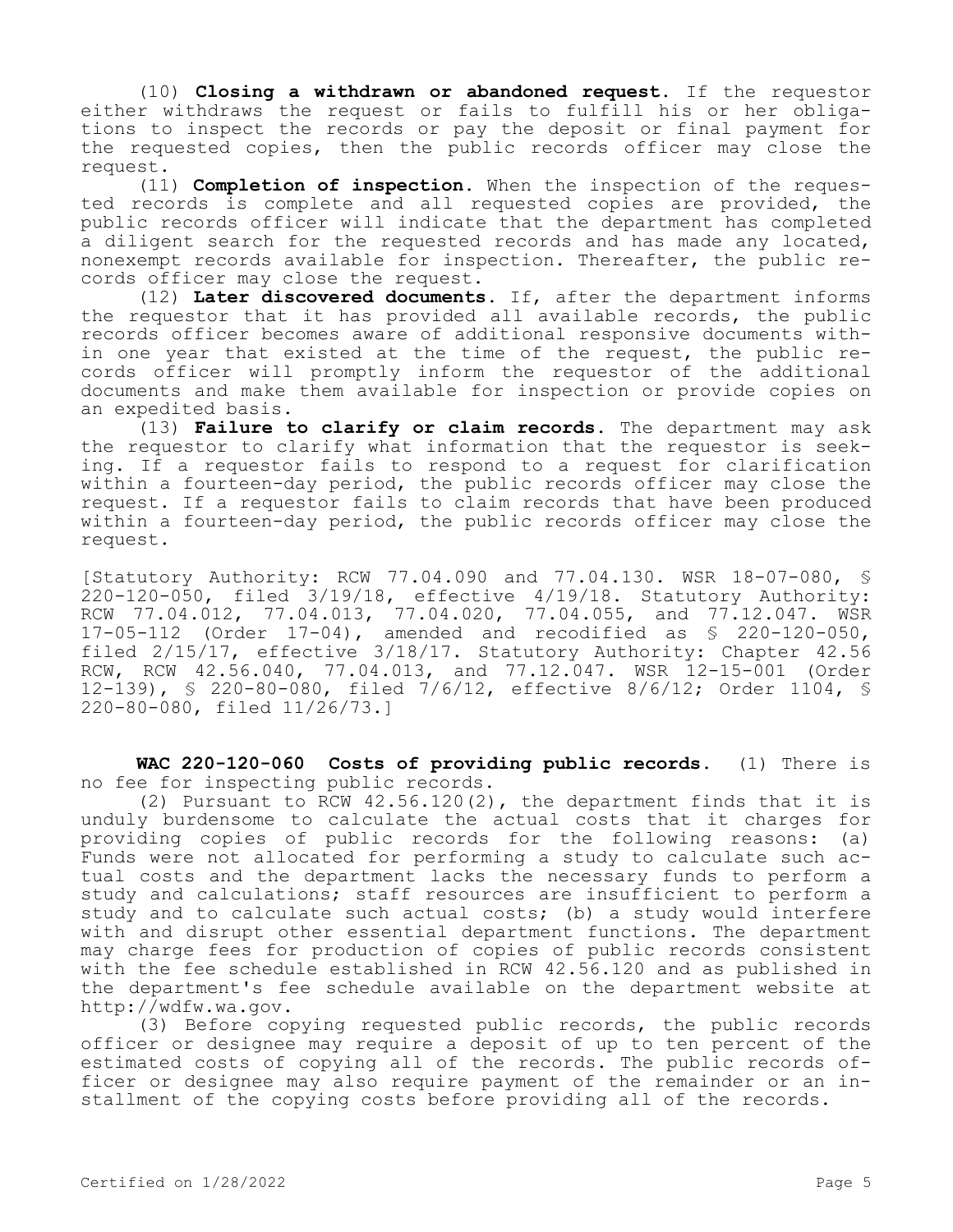(4) The department will not release any requested copies of public records unless and until the requestor has paid all copying and other charges as set forth in this section.

(5) The department may determine whether customized electronic access to public records is required if the department estimates that the request would require the use of information technology expertise to prepare data compilations, or provide customized electronic access services when such compilations and customized access services are not used by the department for other department purposes. The department will charge the actual costs, including staff time and outside vendor costs necessary to reimburse the department for providing customized electronic access services.

(6) The department may waive any charges for providing public records at the discretion of the public records officer. This determination will be made on a case-by-case basis.

(7) **Payment.** Payment may be made by cash, check, or money order to the Washington department of fish and wildlife.

[Statutory Authority: RCW 77.04.090 and 77.04.130. WSR 18-07-080, § 220-120-060, filed 3/19/18, effective 4/19/18. Statutory Authority: RCW 77.04.012, 77.04.013, 77.04.020, 77.04.055, and 77.12.047. WSR 17-05-112 (Order 17-04), recodified as § 220-120-060, filed 2/15/17, effective 3/18/17. Statutory Authority: Chapter 42.56 RCW, RCW 42.56.040, 77.04.013, and 77.12.047. WSR 12-15-001 (Order 12-139), § 220-80-090, filed 7/6/12, effective 8/6/12; Order 1104, § 220-80-090, filed 11/26/73.]

**WAC 220-120-070 Exemptions.** (1) The Public Records Act exempts a number of types of records from public disclosure (see chapter 42.56 RCW).

(2) Records are also exempt from disclosure if any other statute exempts or prohibits disclosure. Requestors should be aware of the following exemptions outside the Public Records Act, which restrict the availability of some records held by the department:

(a) Privileged communication under RCW 5.60.060;

(b) Criminal records history under chapter 10.97 RCW; and

(c) A list of common record exemptions can be found at the department website.

(3) The department is prohibited by statute from disclosing lists of individuals for commercial purposes.

[Statutory Authority: RCW 77.04.090 and 77.04.130. WSR 18-07-080, § 220-120-070, filed 3/19/18, effective 4/19/18. Statutory Authority: RCW 77.04.012, 77.04.013, 77.04.020, 77.04.055, and 77.12.047. WSR 17-05-112 (Order 17-04), recodified as § 220-120-070, filed 2/15/17, effective 3/18/17. Statutory Authority: Chapter 42.56 RCW, RCW 42.56.040, 77.04.013, and 77.12.047. WSR 12-15-001 (Order 12-139), § 220-80-100, filed 7/6/12, effective 8/6/12; Order 1104, § 220-80-100, filed 11/26/73.]

**WAC 220-120-080 Review of denials of public records requests.**  (1) **Petition for internal administrative review of denial of access.**  Any person who objects to the initial denial or partial denial of a records request may petition in writing (including email) to the public records officer for a review of that decision. The petition must